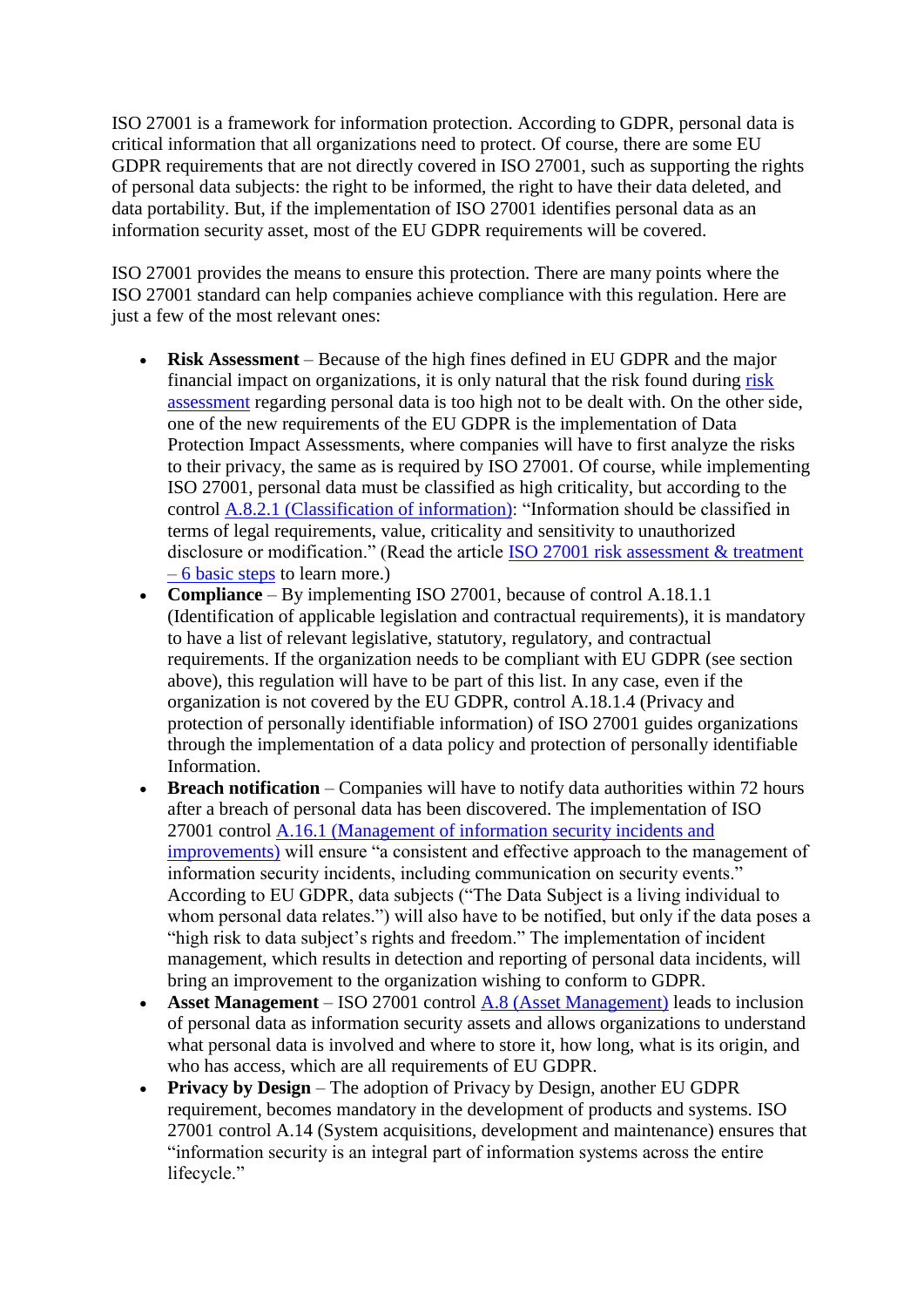• **Supplier Relationships** – ISO 27001 control A.15.1 (Information security in supplier [relationships\)](https://advisera.com/27001academy/documentation/security-clauses-for-suppliers-and-partners/?icn=paid-document-27001-security-clauses-for-suppliers-and-partners&ici=bottom-a-15-1-information-security-in-supplier-relationships-txt) requires the "protection of the organization's assets that are accessible by suppliers." According to GDPR, the organization delegates suppliers' processing and storage of personal data; it shall require compliance with the requirements of the regulation through formal agreements.

## **Is ISO 27001 enough?**

In addition to the adopted technical controls, structured documentation, monitoring, and continuous improvement, the implementation of ISO 27001 promotes a culture and awareness of security incidents in organizations. The employees of these organizations are more aware and have more knowledge to be able to detect and report security incidents. Information security is not only about technology; it's also about people and processes.

The ISO 27001 standard is an excellent framework for compliance with the EU GDPR. If the organization has already implemented the standard, it is at least halfway toward ensuring the protection of personal data and minimizing the risk of a leak, from which the financial impact and visibility could be catastrophic for the organization. The first thing an organization should do is conduct an EU GDPR GAP Analysis to determine what remains to be done to meet the EU GDPR requirements, and then these requirements can be easily added through the Information Security Management System that is already set by ISO 27001.

From the ISO 27000 family, ISO/IEC 27018 should also be consulted (Code of practice for protection of personally identifiable information (PII) in public clouds acting as PII processors) if the organization stores/processes personal data in the cloud. See the article [ISO](https://advisera.com/27001academy/blog/2015/11/16/iso-27001-vs-iso-27018-standard-for-protecting-privacy-in-the-cloud/?icn=free-blog-27001&ici=bottom-iso-27001-vs-iso-27018-standard-for-protecting-privacy-in-the-cloud-txt)  27001 vs. ISO 27018 – [Standard for protecting privacy in the cloud](https://advisera.com/27001academy/blog/2015/11/16/iso-27001-vs-iso-27018-standard-for-protecting-privacy-in-the-cloud/?icn=free-blog-27001&ici=bottom-iso-27001-vs-iso-27018-standard-for-protecting-privacy-in-the-cloud-txt) to learn more.

To summarize, almost any company that is operating internationally will have to comply with this regulation. As ISO 27001 is internationally recognized and implemented all over the world, it may be the best option to facilitate immediate compliance with EU GDPR.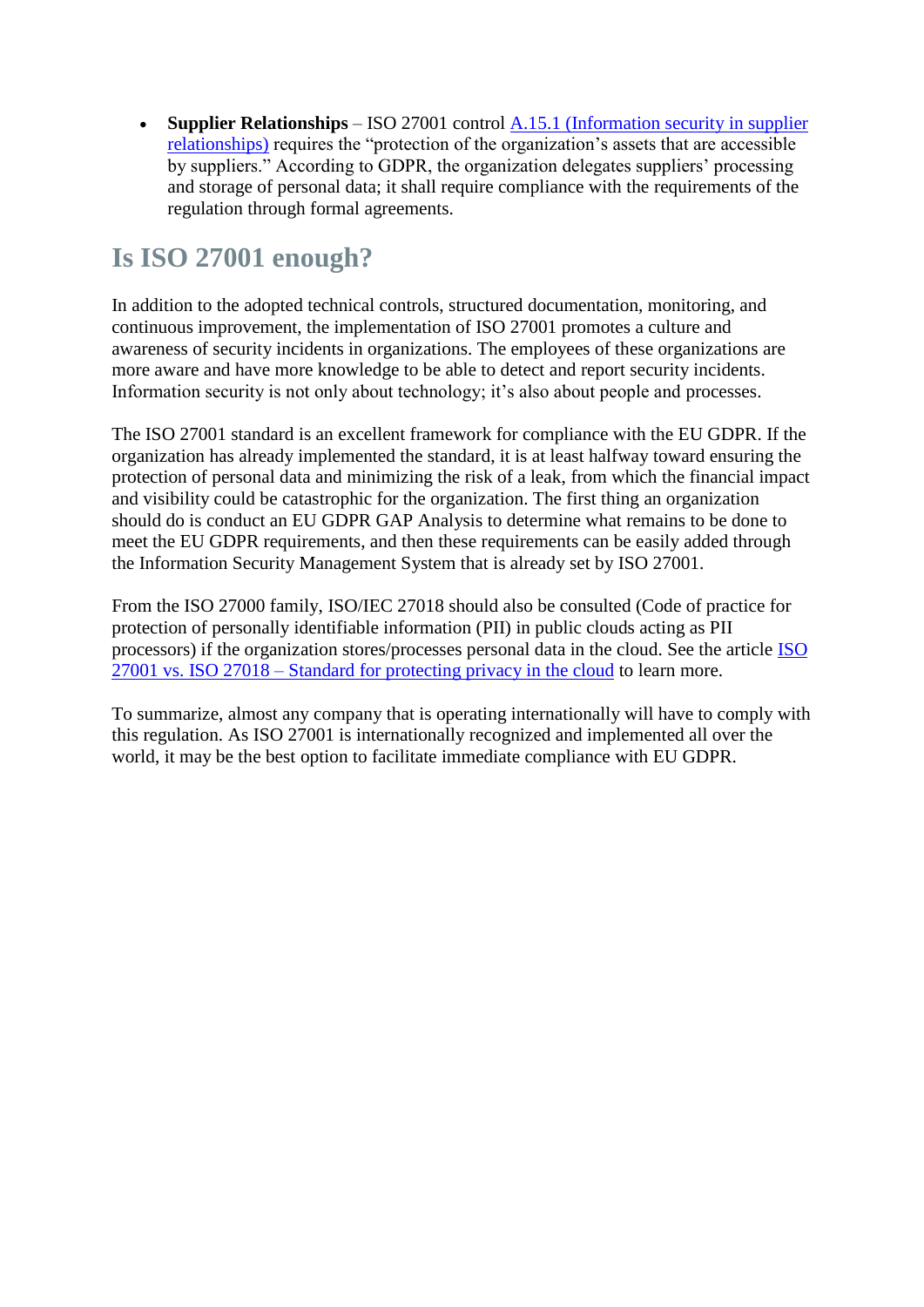## **1. Risk assessment methodology**

This is the first step on your voyage through risk management. You need to define rules on how you are going to perform the risk management because you want your whole organization to do it the same way – the biggest problem with risk assessment happens if different parts of the organization perform it in a different way. Therefore, you need to define whether you want qualitative or quantitative risk assessment, which scales you will use for qualitative assessment, what will be the acceptable level of risk, etc.

#### **2. Risk assessment implementation**

Once you know the rules, you can start finding out which potential problems could happen to you – you need to list all your assets, then threats and vulnerabilities related to those assets, assess the impact and likelihood for each combination of assets/threats/vulnerabilities and finally calculate the level of risk.

In my experience, companies are usually aware of only 30% of their risks. Therefore, you'll probably find this kind of exercise quite revealing – when you are finished you'll start to appreciate the effort you've made.

### **3. Risk treatment implementation**

Of course, not all risks are created equal – you have to focus on the most important ones, socalled 'unacceptable risks'.

There are four options you can choose from to mitigate each unacceptable risk:

- 1. Apply security controls from Annex A to decrease the risks see this article [ISO](https://advisera.com/27001academy/knowledgebase/overview-of-iso-270012013-annex-a/?icn=free-knowledgebase-27001&ici=top-iso-27001-annex-a-controls-txt)  [27001 Annex A controls.](https://advisera.com/27001academy/knowledgebase/overview-of-iso-270012013-annex-a/?icn=free-knowledgebase-27001&ici=top-iso-27001-annex-a-controls-txt)
- 2. Transfer the risk to another party e.g. to an insurance company by buying an insurance policy.
- 3. Avoid the risk by stopping an activity that is too risky, or by doing it in a completely different fashion.
- 4. Accept the risk if, for instance, the cost for mitigating that risk would be higher that the damage itself.

This is where you need to get creative – how to decrease the risks with minimum investment. It would be the easiest if your budget was unlimited, but that is never going to happen. And I must tell you that unfortunately your management is right – it is possible to achieve the same result with less money – you only need to figure out how.

### **4. ISMS Risk Assessment Report**

Unlike previous steps, this one is quite boring – you need to document everything you've done so far. Not only for the auditors, but you may want to check yourself these results in a year or two.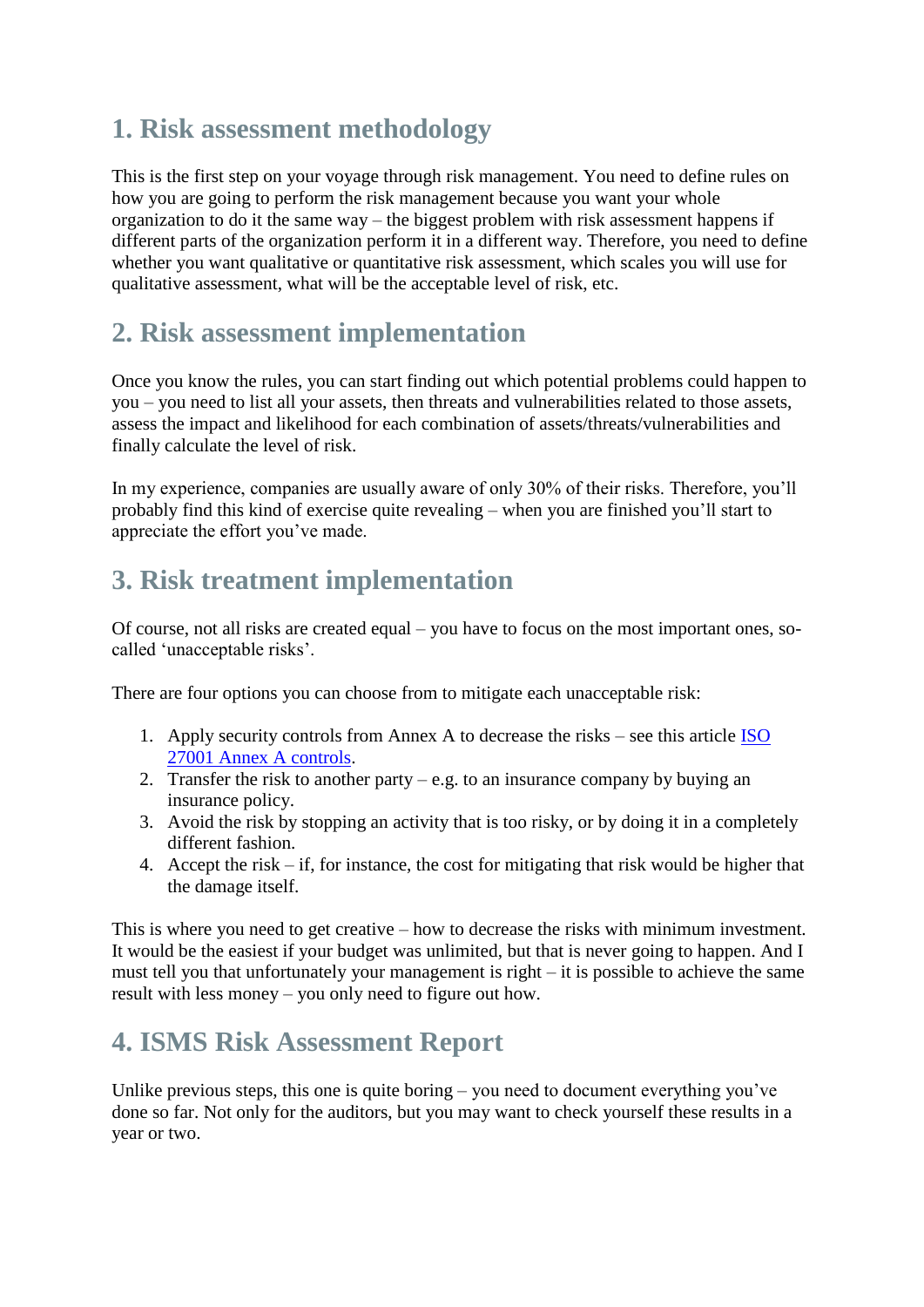# **5. Statement of Applicability**

This document actually shows the security profile of your company – based on the results of the risk treatment you need to list all the controls you have implemented, why you have implemented them and how. This document is also very important because the certification auditor will use it as the main guideline for the audit.

For details about this document, see article [The importance of Statement of Applicability for](https://advisera.com/27001academy/knowledgebase/the-importance-of-statement-of-applicability-for-iso-27001/?icn=free-knowledgebase-27001&ici=bottom-the-importance-of-statement-of-applicability-for-iso-27001-txt)  [ISO 27001.](https://advisera.com/27001academy/knowledgebase/the-importance-of-statement-of-applicability-for-iso-27001/?icn=free-knowledgebase-27001&ici=bottom-the-importance-of-statement-of-applicability-for-iso-27001-txt)

### **6. Risk Treatment Plan**

This is the step where you have to move from theory to practice. Let's be frank – all up to now this whole risk management job was purely theoretical, but now it's time to show some concrete results.

This is the purpose of Risk Treatment Plan – to define exactly who is going to implement each control, in which timeframe, with which budget, etc. I would prefer to call this document 'Implementation Plan' or 'Action Plan', but let's stick to the terminology used in ISO 27001.

Once you've written this document, it is crucial to get your management approval because it will take considerable time and effort (and money) to implement all the controls that you have planned here. And without their commitment you won't get any of these.

And this is it – you've started your journey from not knowing how to setup your information security all the way to having a very clear picture of what you need to implement. The point is – ISO 27001 forces you to make this journey in a systematic way.

### **P.S. ISO 27005 – how can it help you?**

ISO/IEC 27005 is a standard dedicated solely to information security risk management – it is very helpful if you want to get a deeper insight into information security risk assessment and treatment – that is, if you want to work as a consultant or perhaps as an information security / risk manager on a permanent basis. However, if you're just looking to do risk assessment once a year, that standard is probably not necessary for you.

Annex A of ISO 27001 is probably the most famous annex of all the ISO standards – this is because it provides an essential tool for managing security: a list of security controls (or safeguards) that are to be used to improve security of information.

It would be a violation of intellectual property rights if I listed all the controls here, but let me just explain how the controls are structured, and the purpose of each of the 14 sections from Annex A:

• **A.5 Information security policies** – controls on how the policies are written and reviewed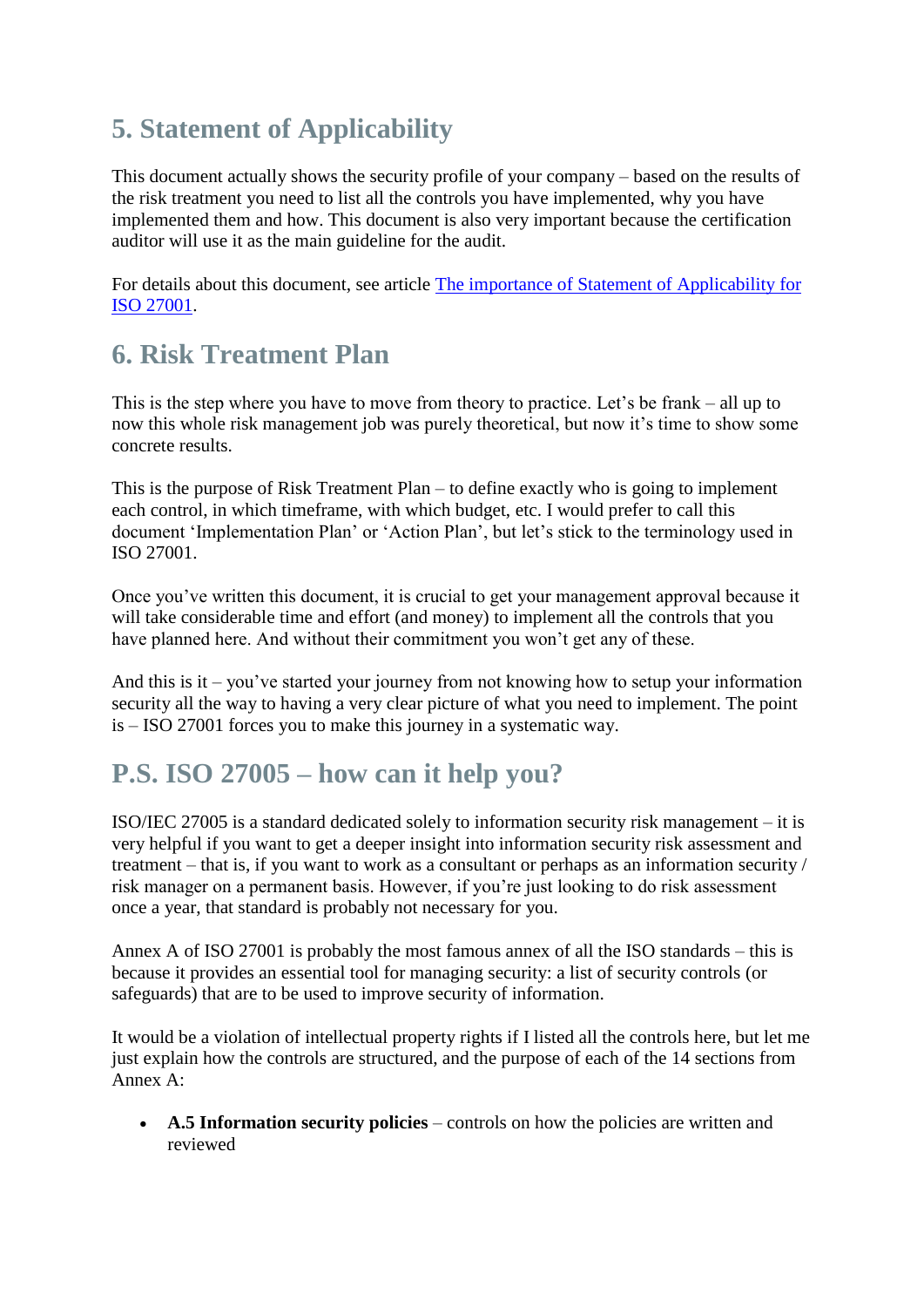- **A.6 Organization of information security** controls on how the responsibilities are assigned; also includes the controls for mobile devices and teleworking
- **A.7 Human resources security** controls prior to employment, during, and after the employment
- **A.8 Asset management** controls related to inventory of assets and acceptable use, also for information classification and media handling
- **A.9 Access control** controls for Access control policy, user access management, system and application access control, and user responsibilities
- **A.10 Cryptography** controls related to encryption and key management
- **A.11 Physical and environmental security** controls defining secure areas, entry controls, protection against threats, equipment security, secure disposal, clear desk and clear screen policy, etc.
- **A.12 Operational security** lots of controls related to management of IT production: change management, capacity management, malware, backup, logging, monitoring, installation, vulnerabilities, etc.
- **A.13 Communications security** controls related to network security, segregation, network services, transfer of information, messaging, etc.
- **A.14 System acquisition, development and maintenance** controls defining security requirements and security in development and support processes
- **A.15 Supplier relationships** controls on what to include in agreements, and how to monitor the suppliers
- **A.16 Information security incident management** controls for reporting events and weaknesses, defining responsibilities, response procedures, and collection of evidence
- **A.17 Information security aspects of business continuity management** controls requiring the planning of business continuity, procedures, verification and reviewing, and IT redundancy
- **A.18 Compliance** controls requiring the identification of applicable laws and regulations, intellectual property protection, personal data protection, and reviews of information security

One of the biggest myths about  $ISO 27001$  is that it is focused on  $IT - as$  you can see from the above sections, this is not quite true: while IT is certainly important, IT alone cannot protect information. Physical security, legal protection, human resources management, organizational issues – all of them together are required to secure the information.

The best way to understand Annex A is to think of it as a catalogue of security controls you can select from – out of the 114 controls that are listed in Annex A, you can choose the ones that are applicable to your company.

## **Relationship to the main part of ISO 27001**

So, not all of these  $114$  controls are mandatory – a company can choose for itself which controls it finds applicable and then it must implement them (in most cases, at least 90% of the controls are applicable); the rest are declared to be non-applicable. For example, control*A.14.2.7 Outsourced development* can be marked as non-applicable if a company does not outsource the development of software. The main criterion for selecting the controls is through risk management, which is defined in clauses 6 and 8 of the main part of ISO 27001. Learn more here: [ISO 27001 risk assessment & treatment –](https://advisera.com/27001academy/knowledgebase/iso-27001-risk-assessment-treatment-6-basic-steps/?icn=free-knowledgebase-27001&ici=bottom-iso-27001-risk-assessment-and-treatment-6-basic-steps-txt) 6 basic steps.